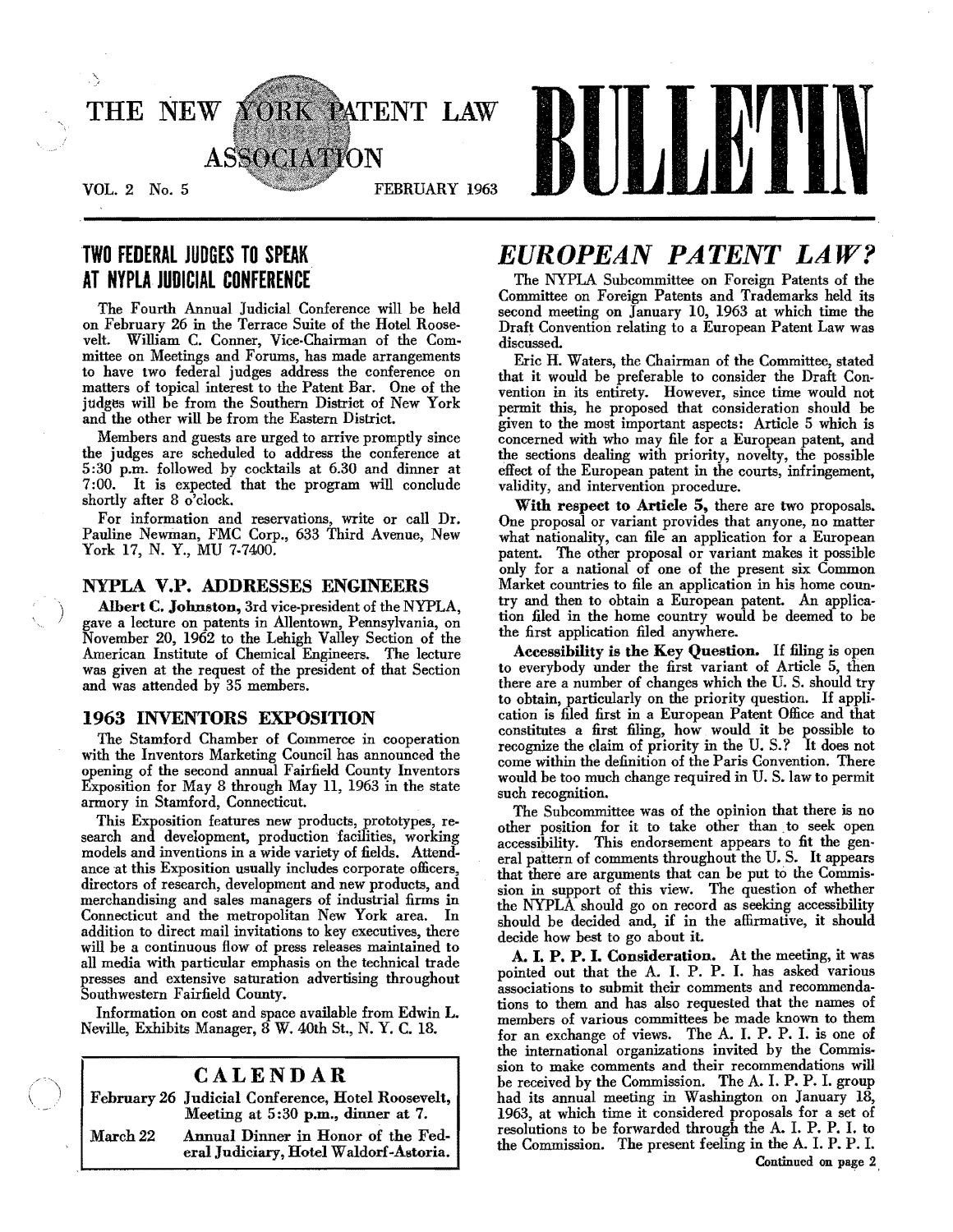## *European Patent Law?*

Continued from page 1

American group is that they should deal only with the overall concept of accessibility rather than consider the various articles and be in the position of an American group advising Europeans how to set up their laws.

As to aspects of the other articles it might be desirable to forward recommendations to the German, Dutch and French Patent Attorney Organizations. Also, communicating ideas to individuals abroad might stimulate their thinking toward changes that the U. S. would welcome.

Burton P. Beatty, Chairman of the Subcommittee on Foreign Patents, inquired whether an official recom· mendation could be made to the U. S. Patent Office and whether anything could be done on the Government level. Mr. Waters indicated that Commissioner Ladd has been giving serious consideration to the problem and is most anxious to safeguard American interests. It has been reported that Commissioner Ladd is considering setting up an·advisory group but nothing definite is known at this time.

There was a general discussion concerning some of the other Articles including the provisions for intervention under Articles 88, 91, 92 and  $96$ ; also in connection with the licensing provisions under Articles 136-144, particu. larly with reference to provisions permitting one who has filed on an "improvement" invention to apply for license under a "master" patent on the grounds that he cannot work the improvement patent without infringing the master patent.

Will Be Discussed in JPOS. It was stated for in· formation that the March issue of the JPOS will have some commentary on key points of the Draft Convention.

There was some discussion on advantages and disadvantages that may result from the adoption of a European patent and the elimination of national patents.

It was agreed by the Committee members that *accessibility was a key issue,* and that it seemed desirable to have the option of applying for a European patent whether or not one exercised the option. It was recognized that presently there is a strong possibility that the U. S. may be excluded.

At the end of these discussions the following resolution was unanimously voted; "RESOLVED:

It is the sense or view of the Foreign Patent Subcommittee of the Foreign Patent and Trademark Committee of The New York Patent Law Association that there be provided open accessibility to 'any person' and hence that it will support the principle of Variant Number 1 of Article 5 of the Draft Convention relating to a European Patent Law. It is also the hope of this Committee that Variant Number 1 of Article 5, as mentioned above, will not be invoked or carried out to adversely affect the principles and rights established by the International Convention as signed in Paris in 1883 as amended up through 1958."

Proposed As Forum Topic. Mr. Beatty reported that the vice chairman in charge of Forums of the NYPLA Committee on Meetings and Forums had proposed that a forum meeting be held at which the European patent would be the subject of discussion.

## **COPIES OF PROPOSED EUROPEAN PATENT LAW NOW AVAILABLE**

The Draft Convention has been released by a committee of representatives of the six countries of the European Economic Community, and the secretariat of that committee has assisted the British Board of Trade in the preparation of an unofficial English translation of the official French and German texts of the *Draft Convention relating to a European Patent Law.* 

The translation was printed by Her Majesty's Stationery Office in 1962 and may be purchased from York Honse, Kingsway, London, W. C.  $\tilde{2}$  or through any bookseller. The price is listed as five shillings net.

However, before the limited supply is exhausted, copies in English may be obtained by writing to the British Information Service, Sales Section, 45 Rockefeller Plaza, New York 20, New York, or by telephoning CIrcle 6·5100. The price here is one dollar per copy.

## UNLAWFUL PATENT PRACTICE----

A New York firm has been charged with unlawful practice before the Patent Office for advertising that it would help inventors obtain patents, according to an article in the New York Law Journal, January 8, 1963. A stipulation has been signed by the parties agreeing to cease and desist.

The charge was made by Attorney-General Louis J. Lefkowitz and was the first ever undertaken by the New York Department of Law against persons who are not authorized to practice before a federal agency. According to the report, two individuals, only one of whom is registered as a patent agent, formed an Association which also is not registered.

## **HOLLAND TO CHAIR NAME COMMITTEE**

Norman N. Holland has accepted the chairmanship of the committee which was appointed by President Hapgood to consider a change in the name of the Association, in accordance with the motion passed at the last annual The issue is whether the name should be amended to indicate that the Association is concerned with trademarks and copyrights, as well as patents.

There was brief mention of other current activities in the foreign patent area such as the unification of Scandinavian patent laws; the study of unification undertaken by the South American group which is actually only in initial stages; the proposed European Trademark Convention; and the activity of the Brazzaville group regarding central registration of patents and trademarks. However, it was agreed that none of these activities had aroused as much interest as the European patent, which would be the most suitable topic for a forum meeting. It was decided that a panel of three or four members each taking a different aspect of the proposed European Patent would make an interesting presentation.

This· Subcommittee is quite active, and it is expected that one or two additional meetings will be held to discuss and make proposals with respect to the proposed European Patent Law and other topics of current interest in foreign practice.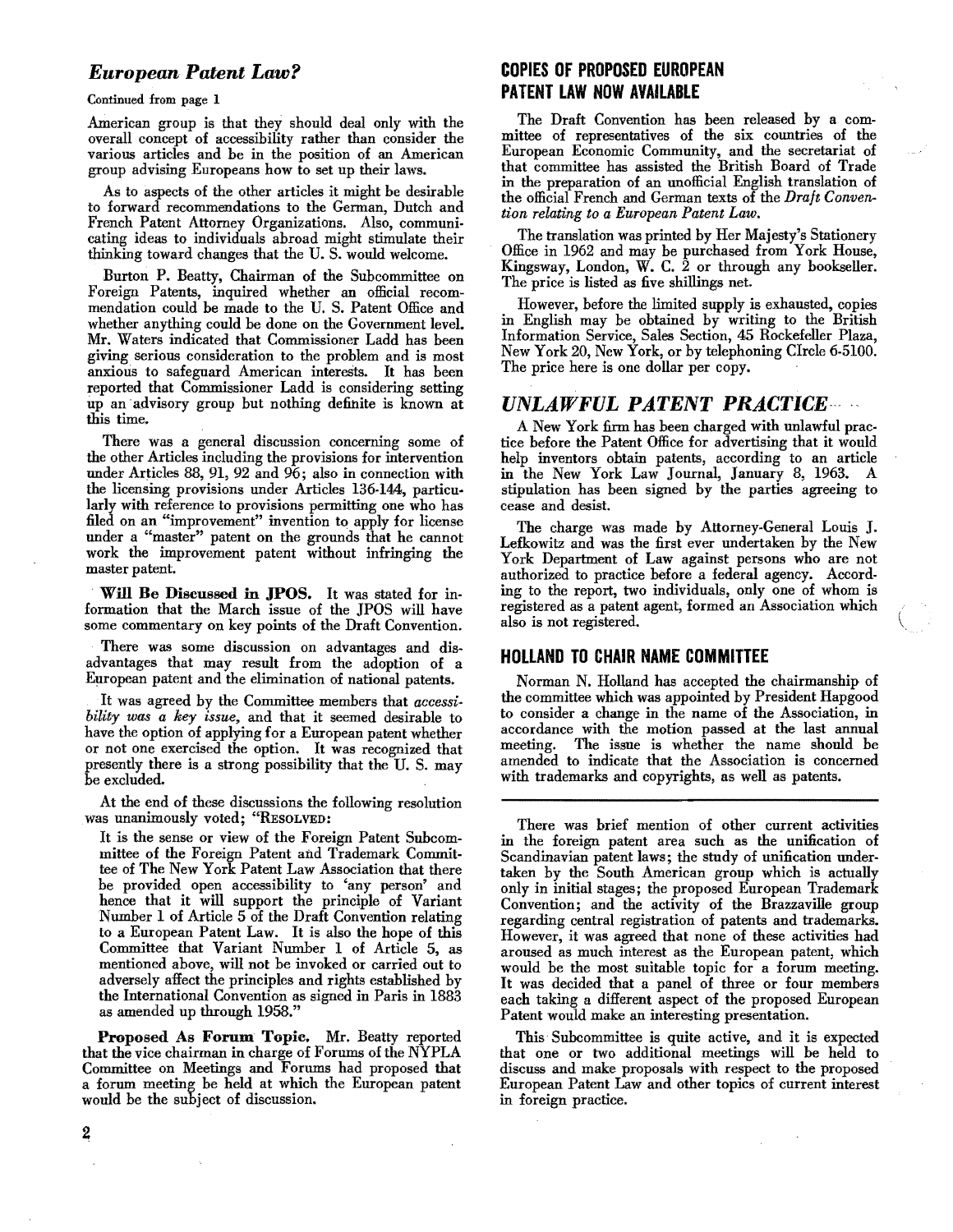# Comments from Members.

#### Editor, NYPLA BULLETIN:

While the recently released Draft Convention contains a number of alternative proposals, the general thinking and ultimate objectives can be observed. The proposed European Patent Law should be considered by all of the members of the New York Patent Law Association, and their views should be made known to the Board of Governors so that the Association can express its view separate and apart from the views expressed by any other group.

Article 5 contains two variants; one variant would grant the right to anyone to apply for the European Patent, whereas the other variant would restrict accessibility only to someone having the nationality of one of the Contracting States. At present, the Contracting States are considered to be Belgium, France, W. Germany, Italy, Luxembourg and the Netherlands.

If the second variant is adopted, accessibility will be denied to U.S. applicants who do not have a nationality in one of the Contracting States. However, even if the first variant is adopted, it is questionable whether U.S. applicants in fact desire accessibility. This matter is of great importance to U.S. applicants, and the matter merits discussion and an interchange of views.

In addition to the question of accessibility, many subsidiary questions arise which are of tremendous interest to the membership and their clients. It is important to consider which country or countries will dominate the European Patent and its effect on U.S. industry. If the National patents fall into disuse or are abolished, is a supra-national state being created merely for the purpose of granting patents?

Provision is made under Articles 211 and 212 of the proposed European Patent Law for Accession and Association, respectively. Article 211 (2) provides that the Agreement has to be made "between the Contracting States and the State requesting admission" with the necessity that the various Contracting States ratify the Agreement. In effect, the United States would have to negotiate with the European Patent Office on a State level. Association under Article 212 is more important for consideration than Accession under Article 211 as part of the study group has indicated that Accession should be limited to European countries. With respect to Association, application must be made to the Administrative Council whose decision will be unanimous. In effect, the United States would be contracting with the Administrative Council, which under Article 31 will have administrative and financial autonomy.

Does the United States propose to grant priority to the European patent application, even though a first filing of the patent application takes place in one of the Contracting States? Is the International Convention to be superseded and the filing of a patent application in the European Patent Office to be considered a first filing?

It is proposed that, at least for the time being and for<br>an indefinite period, National patents coexist with the European patent. The only time that a European patent will take precedence over a National patent is if the European patent is filed prior to the National patent. In fact, under Article 19, if both the European patent

and the National patent have the same priority date, the National patent is considered to be the first filed patent application.

Other problems with respect to the proposed European Patent are in connection with delays which can be forced upon the applicant. Intervention or a modified opposition can be made during various stages leading to grant of a European patent. After a provisional patent is granted, in addition to intervention provided for under Article 91, anyone may submit observations concerning the validity of the European patent under Article 92. There is no time limit within which such observations must be submitted, and it would therefore appear that this Section if used improperly can be used to harass applicants or to delay the grant of patents considerably; it is not unknown in the foreign practice for industry to file opposition using the same references cited during the prosecution of the application, and in some instances using the same grounds for opposition as were used by the Examiner during prosecution. Article 96 provides for additional third party intervention and opposition after the formal novelty examination of the provisional European patent has been made. Many other instances can be cited, but the above is believed to be sufficient to indicate the need for a careful analysis of the proposed European Patent.

After the European patent is granted, an anomalous situation arises.

Questions of infringement according to Article 74 are dealt with by the National or State Courts, whereas questions of validity are dealt with by the European Patent Court according to Articles 177 and 179 which provide that the proceedings for infringement shall be stayed or delayed pending resolution of the issues of validity and interpretation, and possibility of revocation of the European patent. Other questions, such as working, also must be considered.

It therefore appears that if we do want accessibility to the European Patent, we should attempt at this time to have the European Patent Law written with provisions which will be more palatable to United States applicants.

While the initial reaction to the proposed European Patent is one of tremendous advantage, more thoughtful consideration indicates that the disadvantages outweigh the advantages, and it may be preferable for United States applicants to apply for and obtain National patents.

-J. HAROLD NISSEN and ERIC H. WATERS

#### **GEORGE H. PALMER**

George H. Palmer, a member of the NYPLA since 1952, died on December 12, 1962 after a long illness. At the time of his death, Mr. Palmer was the General Patent Counsel to the M. W. Kellogg Company, a position he held since 1960. He has been associated with this company since 1940 in varying patent positions.

Mr. Palmer was born in 1905 in West Virginia. He graduated from Pennsylvania State University in 1927 and began work in the patent field while studying law privately. He was admitted to the Bar in 1932.

Surviving are his wife, Mary, one daughter, one son and one grandson.

3